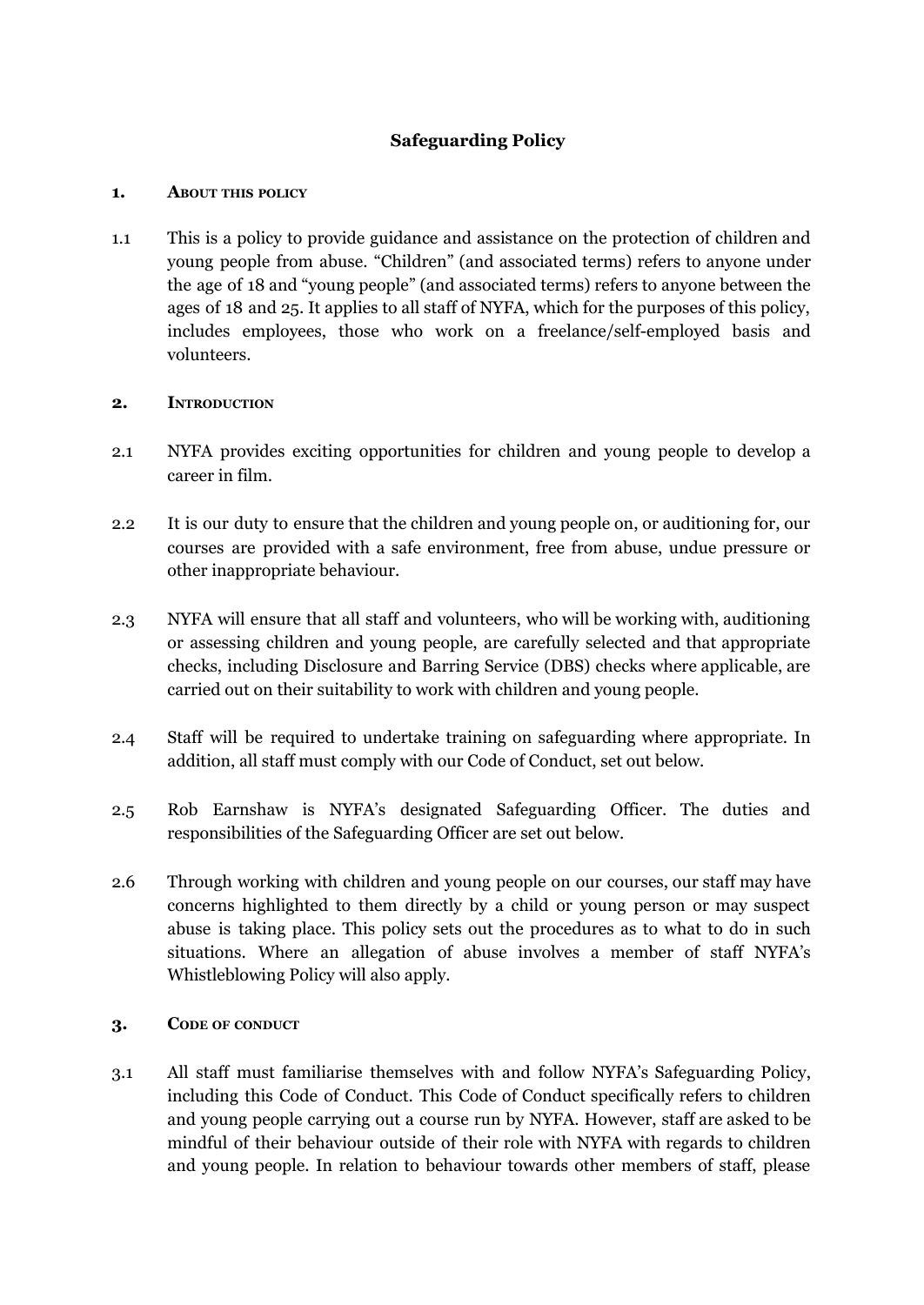refer to our Bullying Harassment Policy.

## 3.2 The code:

- Staff must maintain professional boundaries at all times.
- Staff must treat everyone with dignity and respect.
- Staff must never form a relationship with a child or young person that is inappropriate; outside the boundary of tutor/professional and student; or an abuse of trust or could be perceived to be so.
- Staff must never engage in inappropriate behaviour or contact involving a child or young person whether that behaviour or contact be physical, sexual or verbal. This includes:
	- o making any suggestive or inappropriate remarks;
	- o using threatening language or threatening behaviour;
	- o using inappropriate language whether verbally or in writing (including via the use of social media);
	- o sending or accepting friend requests from students on Facebook;
	- o requesting to follow students on other social media platforms, such as Twitter or Instagram;
	- o private messaging on social media;
	- o using their personal mobile phone to contact the student (whether by calling or messaging);
	- o visiting students at their accommodation;
	- o giving lifts to students
	- o buying or supplying alcohol for or to underage students;
	- o socialising with students other than as part of the course.
- Staff must not take photographs or videos of students of children or young person unless it is authorised by NYFA and parental consent has been obtained. Only NYFA's photographic equipment should be used.
- Staff should avoid all unnecessary one-to-one contact with a child or young person and keep any necessary one-to-one contact to a minimum.
- Staff must not suggest, indicate or imply that the chances of acceptance onto a NYFA course or success on it, will be improved by anything other than meeting the course requirements and fulfilling the course objectives to the standards necessary. For the avoidance of doubt, staff must not suggest, indicate or imply that a student engage in sexual activity or other inappropriate conduct, in order to improve their prospects of securing a place on a course or successfully completing the course.
- If a student suggests, indicates or implies that they are prepared or willing to engage in sexual activity or other inappropriate conduct in return for securing a place on a NYFA course or to improve their chances of success on the course, the staff member must remove themselves from the situation as soon as possible and immediately report the matter to the Safeguarding Officer.
- Staff must report any concerns of abuse in accordance with this Safeguarding Policy.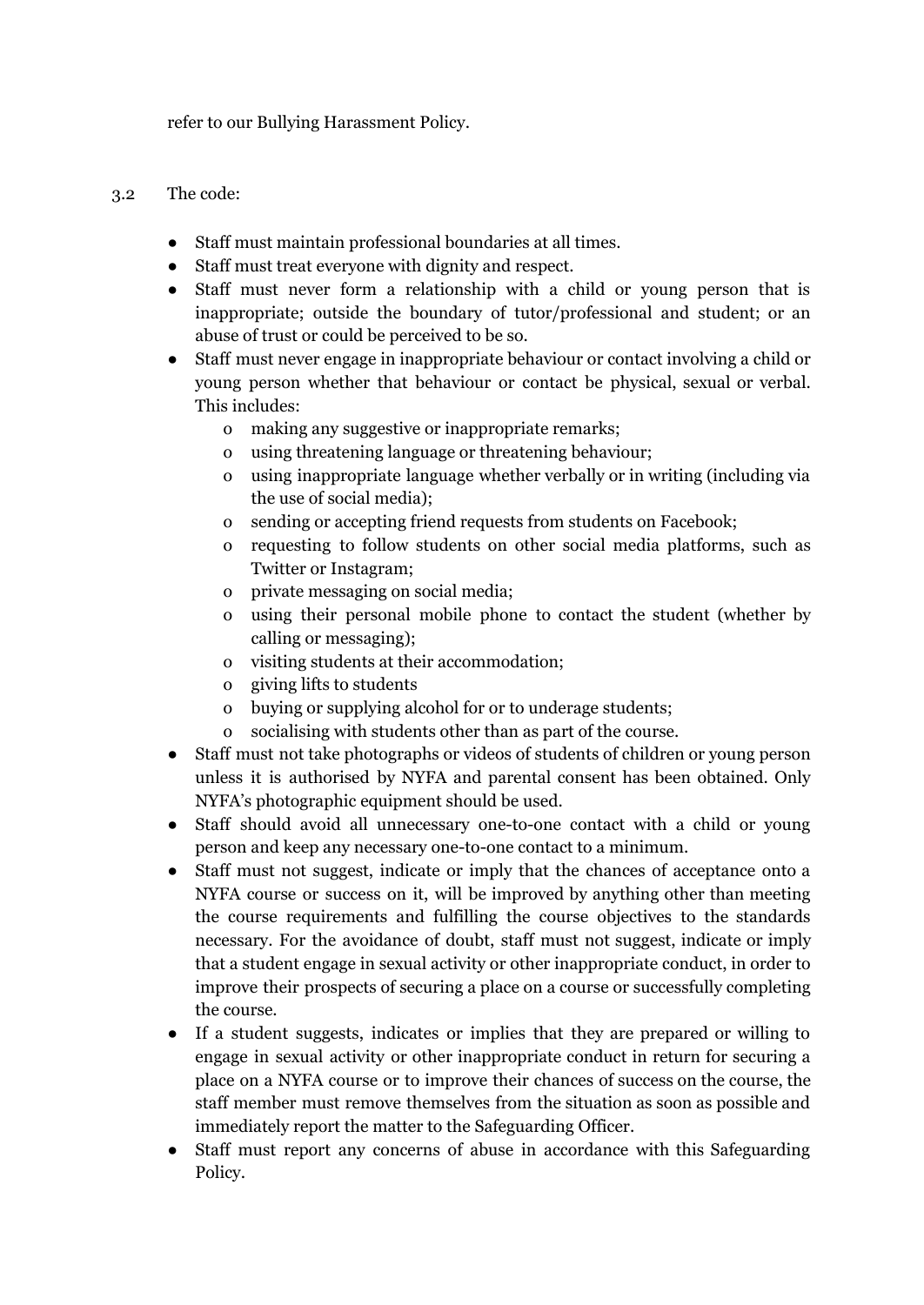#### **4. FORMS OF ABUSE**

Recognising abuse is not easy – even for individuals experienced in this field – it is often reduced to an individual's judgement or suspicion that 'something does not seem right'. Staff should be familiar with the different forms and indicators/signs of abuse. If in doubt, staff should discuss concerns with the Safeguarding Officer.

#### **4.1 NEGLECT**

- 4.1.1 Actual or likely persistent or severe neglect of a child including failure to protect a child, for example, cold, starvation, being left unattended or not seeking appropriate medical attention, or extreme failure to undertake important aspects of care resulting in the significant impairment of the child's health or development, including non-organic failure to thrive.
- 4.1.2 Signs of neglect include inappropriate dress for weather conditions; and the individual being hungry and/or unclean.

#### **4.2PHYSICAL INJURY**

- 4.2.1 Actual or likely physical injury to a child, or failure to prevent physical injury or suffering.
- 4.2.2 Signs of physical abuse include bruises or injuries (such as cigarette burns, scalds or bite marks) that are either unexplained or the explanation does not make sense given the injury.

#### **4.3EMOTIONAL ABUSE**

- 4.3.1 Actual or likely severe adverse effects on the emotional and behavioural development of a child caused by persistent or severe emotional ill-treatment. All forms of abuse involved some form of emotional mistreatment; however, this description should be used where it is sole or main form of abuse.
- 4.3.2 Signs of emotional abuse can include self-harm; changes in behaviour; and developmental delay.

#### **4.4 SEXUAL ABUSE**

4.4.1 Actual or likely exploitation of a child or adolescent by an older person.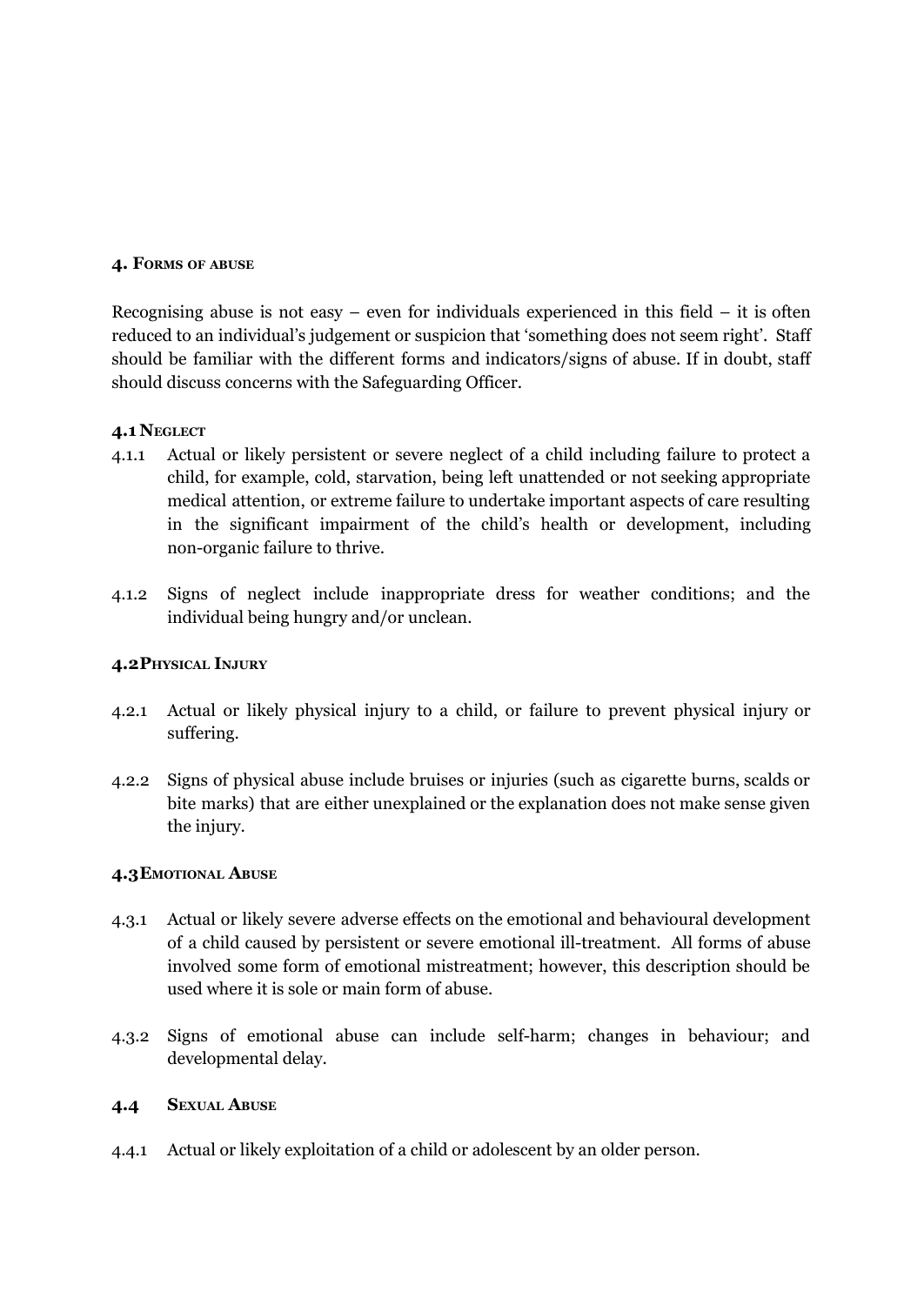4.4.2 Signs of sexual abuse include acting in a sexually explicit way towards adults; having unexplained sources of money; and self-harm.

## **4.5 RADICALISATION**

- 4.5.1 Children and young people may be vulnerable to radicalisation i.e. being encouraged to support terrorism and/or the use of violence to support their ideology (violent extremism).
- 4.5.2 Signs of radicalisation or risk of radicalisation may include the expression of extremist views; possession of extremist literature, including electronic literature; behavioural changes and association with known extremists.

## **4.6 FEMALE GENITAL MUTILATION (FGM)**

- 4.6.1 FGM is an illegal practice. It tends to be carried out on younger girls but can take place at any age up to adulthood.
- 4.6.2 A child or young person may disclose that they have been subjected to the procedure or are to have it carried out. Alternatively, they may refer to going to a country where the practice is carried out or refer to a "special procedure".

#### **5. DEALING WITH CONCERNS**

5.1 Where a member of staff has concerns or doubts about the safety of a child or young person concerns should always be discussed with the Safeguarding Officer who has received appropriate training and guidance in this area.

#### **6. ROLE OF THE SAFEGUARDING OFFICER**

- 6.1 The Safeguarding Officer is responsible for:-
	- having a pragmatic knowledge of procedures for child protection and internal procedures;
	- making referrals of all cases of suspected abuse to the NSPCC or the relevant Social Services Department;
	- ensuring that NYFA's staff are aware of this policy;
	- review and update this policy periodically;
	- ensuring NYFA's recruitment procedure for staff is safe and promotes safeguarding;
	- ensuring that any allegation of inappropriate conduct or breach of the Code of Conduct is investigated in accordance with the disciplinary procedure in respect of employees; and
	- maintaining accurate and confidential records of all information concerning child protection. **This information must be kept securely.**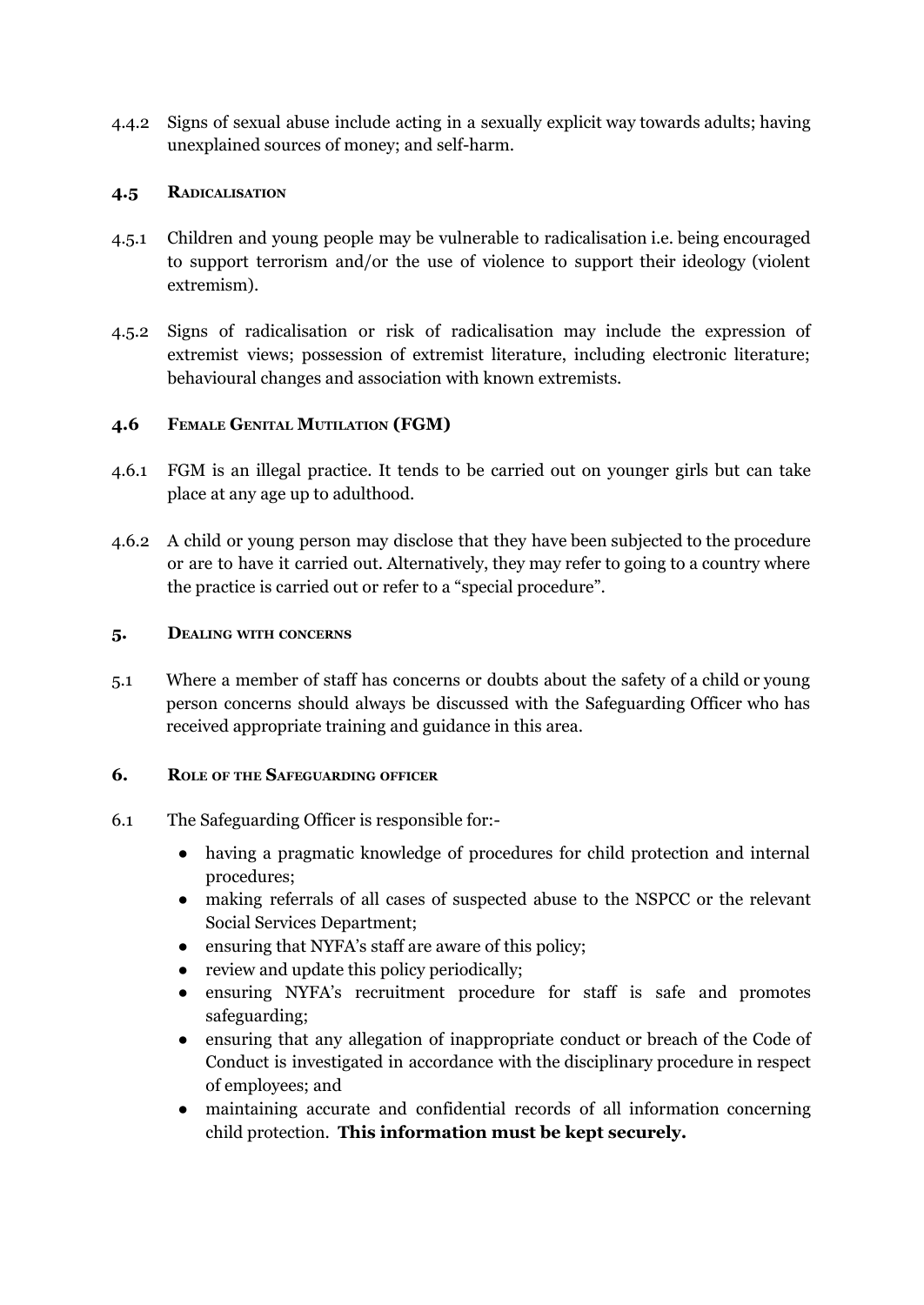6.2 The Safeguarding Officer can be contacted on 020 8051 3200 or by email at office@nyfa.org.uk

## **7. ROLE OF STAFF**

- 7.1 Any member of staff receiving information (disclosure) should communicate this to the Safeguarding Officer.
- 7.2 Any member of staff with concerns about a young person (suspicion of abuse) should communicate this to the Safeguarding Officer.

## **8. RESPONDING TO DISCLOSURE**

- 8.1 The relationship of trust that exists between a child or young person and a tutor or other professional may result in them confiding in a member of staff. If this happens it is crucial that members of staff respond in an appropriate manner:
	- Listen carefully to what the individual is saying;
	- Take the individual seriously;
	- Do not panic stay calm. Do not rush off to find someone else to listen;
	- Do not promise to 'keep secrets';
	- Do not make any judgements or comments about an alleged abuser;
	- Do not ask detailed or leading questions or press the individual for more information.

# 8.2 Appropriate questions are:

'Do you want to tell me what happened';

'Is there anything else you wish to tell me?';

'What do you want me to do with this information?';

'What can we do about this?'

# 8.3 In addition staff should:

- Advise the individual that you will have to share this information with the Safeguarding Officer, for help to be sought;
- Make sure that the individual is safe and feels supported;
- Keep the individual informed of any action you are preparing to take;
- Share information with [the Safeguarding Officer] as soon as possible.
- 8.4 Important points to remember:
	- Try not to display any signs of shock or disapproval when the child or young person is disclosing information;
	- The individual may not regard the experience as either bad or painful. They may not feel guilty or angry about it;